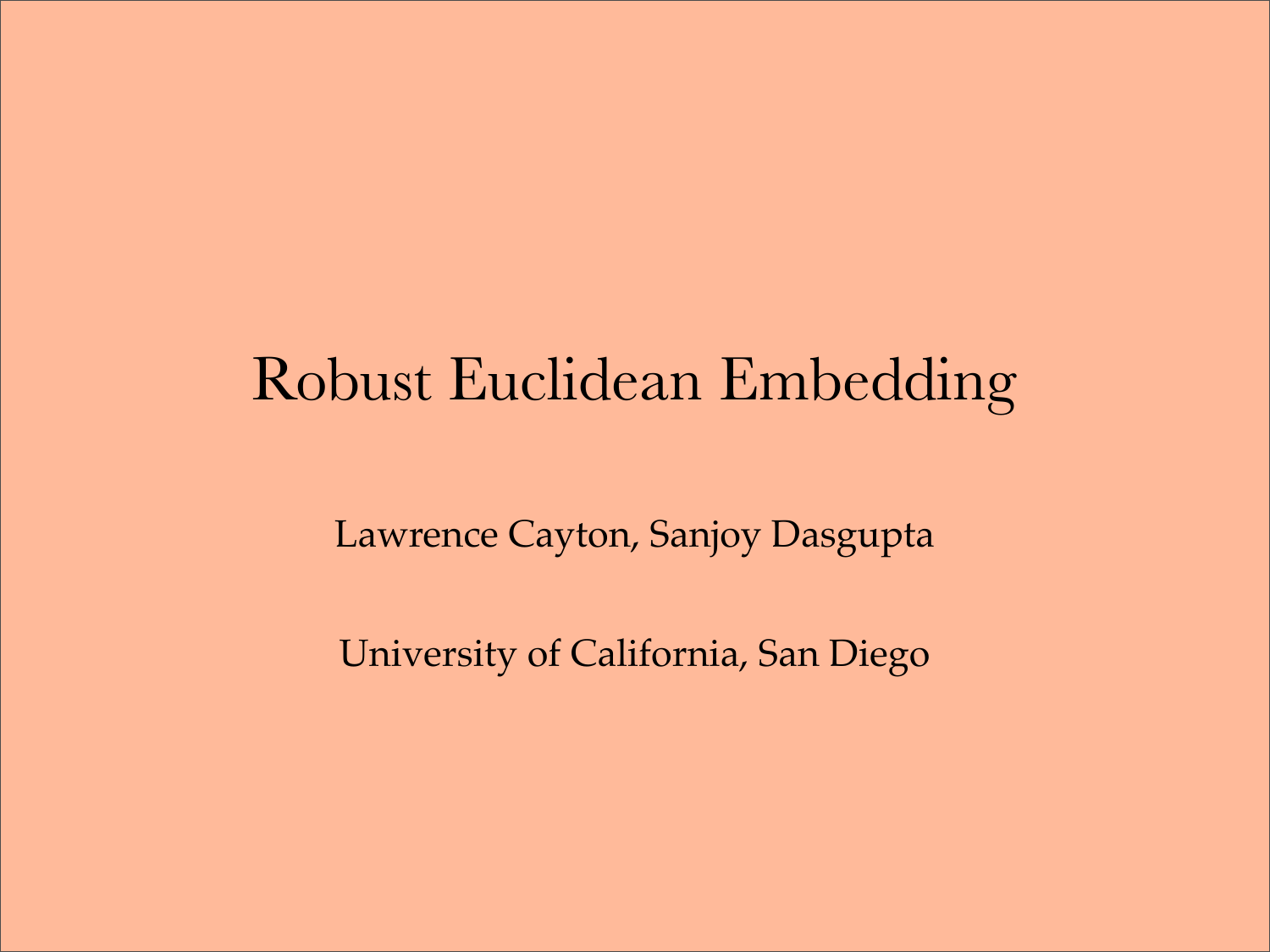## Embedding / multidimensional scaling



**Another view:**

Project D onto the Euclidean distance matrix (EDM) cone.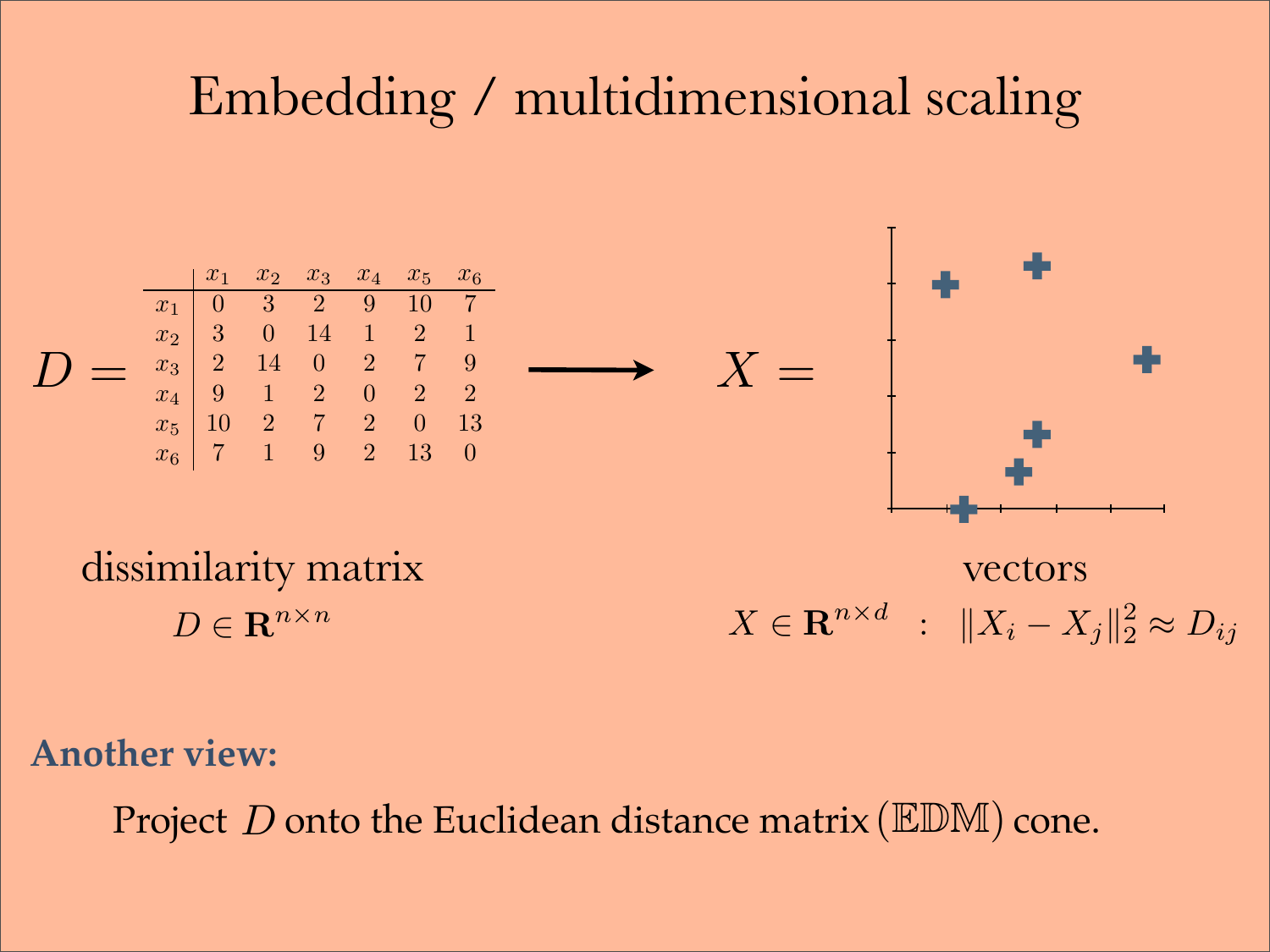## Machine learning uses

- Visualization
- Dimensionality reduction:

$$
\text{given } y_1, \dots, y_n \in \mathbf{R}^D, \text{ find } x_1, \dots, x_n \in R^d \text{ s.t.}
$$

$$
\|x_i - x_j\| \approx \|y_i - y_j\|
$$

• Adapting non-Euclidean dissimilarity measures to Euclidean algorithms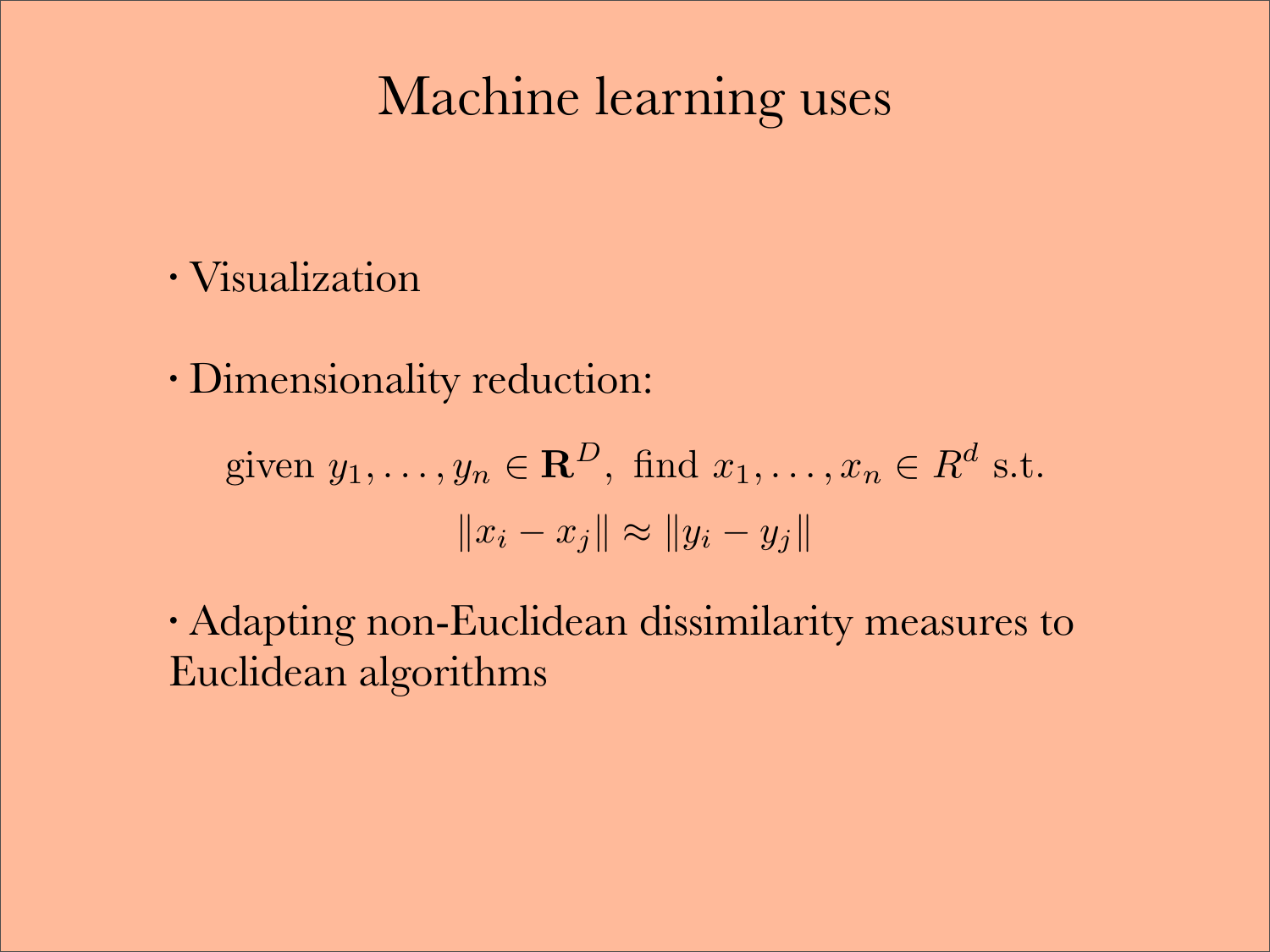## To be discussed

- I. Classical MDS and some problems with it.
- II. An alternative: Robust Euclidean Embedding.
- III. Hardness of embedding for dimensionality reduction.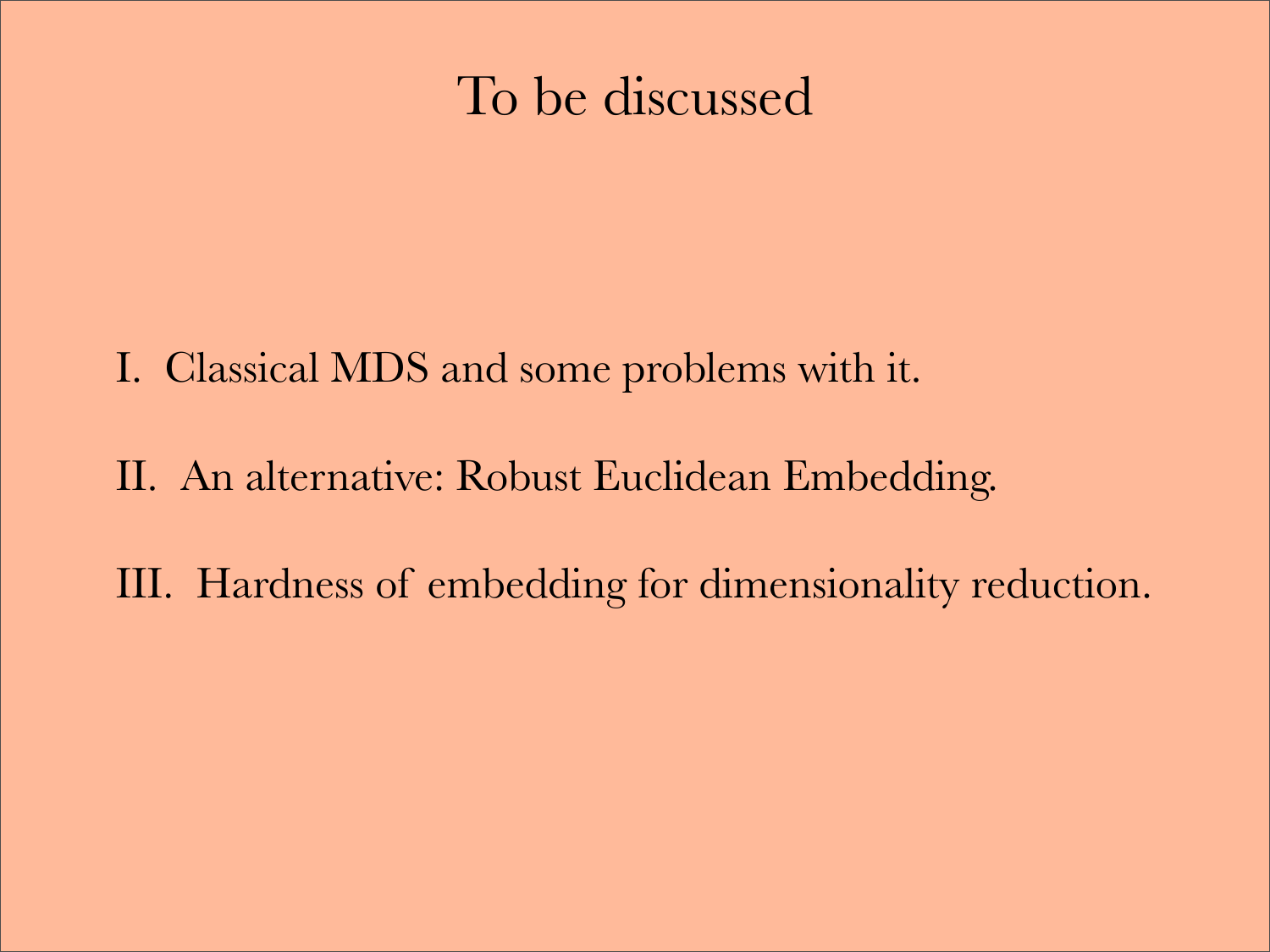## Schoenberg's EDM criterion

$$
D \in \mathbb{EDM} \Longleftrightarrow \begin{cases} -\frac{1}{2} HDH \succeq 0 \\ D_{ij} \ge 0 \\ D_{ii} = 0 \end{cases} (i \ne j)
$$

where 
$$
H = I - \frac{1}{n} \mathbf{1} \mathbf{1}^\top
$$

 $B:=-\frac{1}{2}$ 2 •When  $D \in \mathbb{EDM}$ ,  $B := -\frac{1}{2} HDH$  will be a Gram matrix for the underlying configuration.

•Otherwise?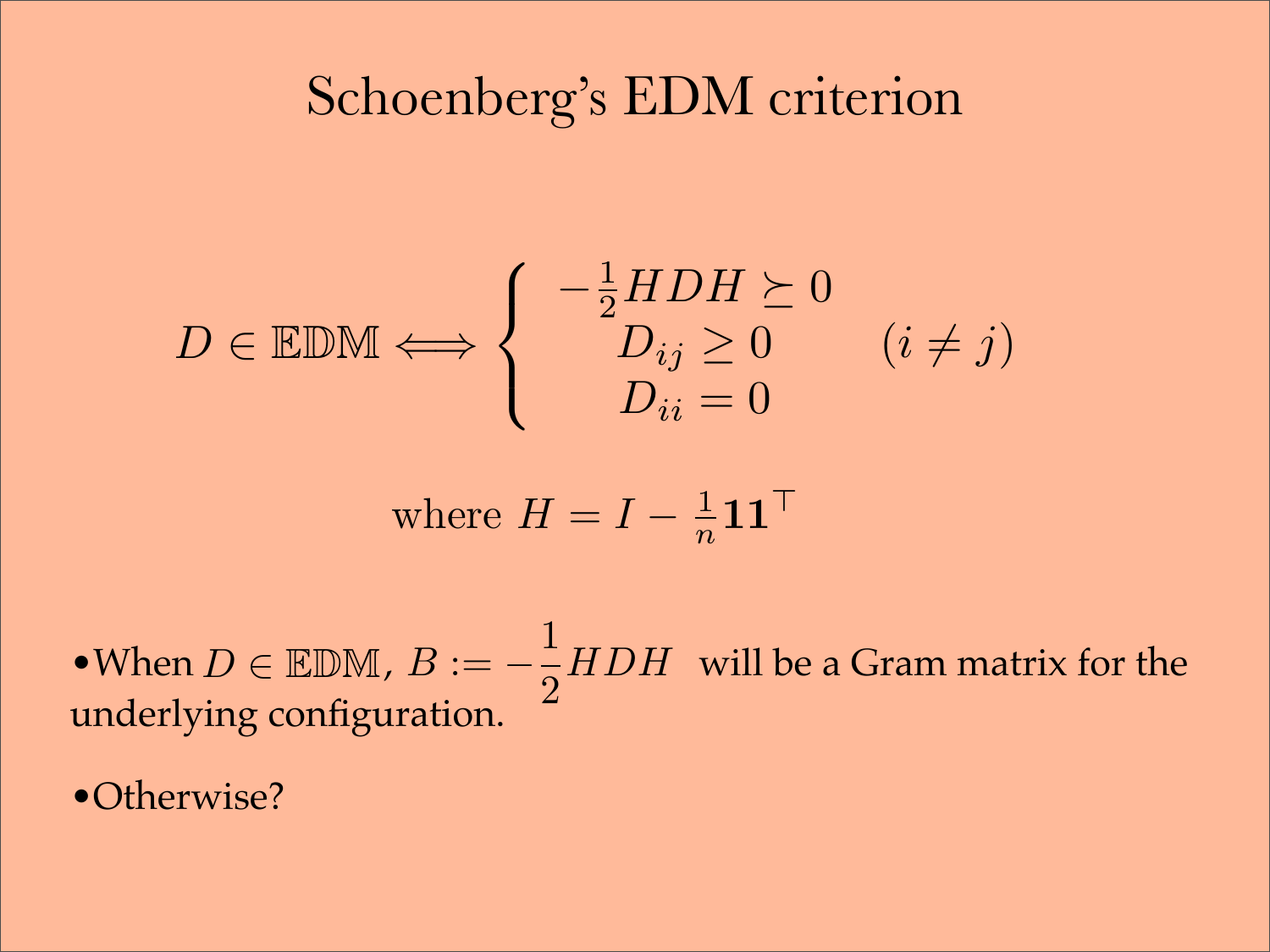## Classical multidimensional scaling

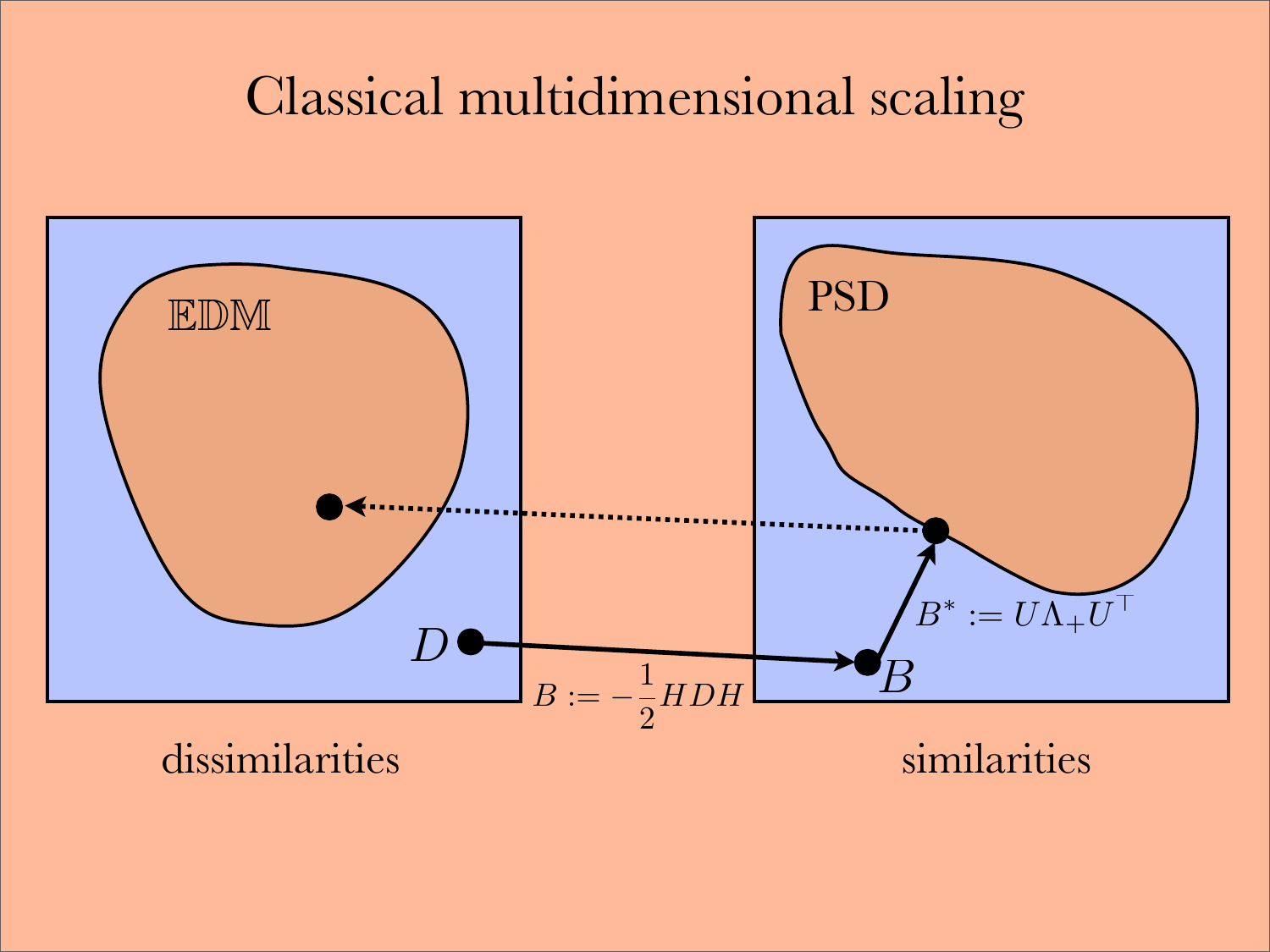## Map example

#### $D =$  distances between 10 US cities

 $\sim$ cMDS embedding:



 $\ddot{\phantom{1}}$ Corrupt the distance between NYC and LA (double it).  $\mathbf{v}_i$  $\mathbf{f}_1$  $\sim$  10  $\pm$  10  $\pm$  $\overline{d}$ 

cMDS embedding:



One corrupted distance (out of 45) ruined the embedding.

Kruskal & Wish 1978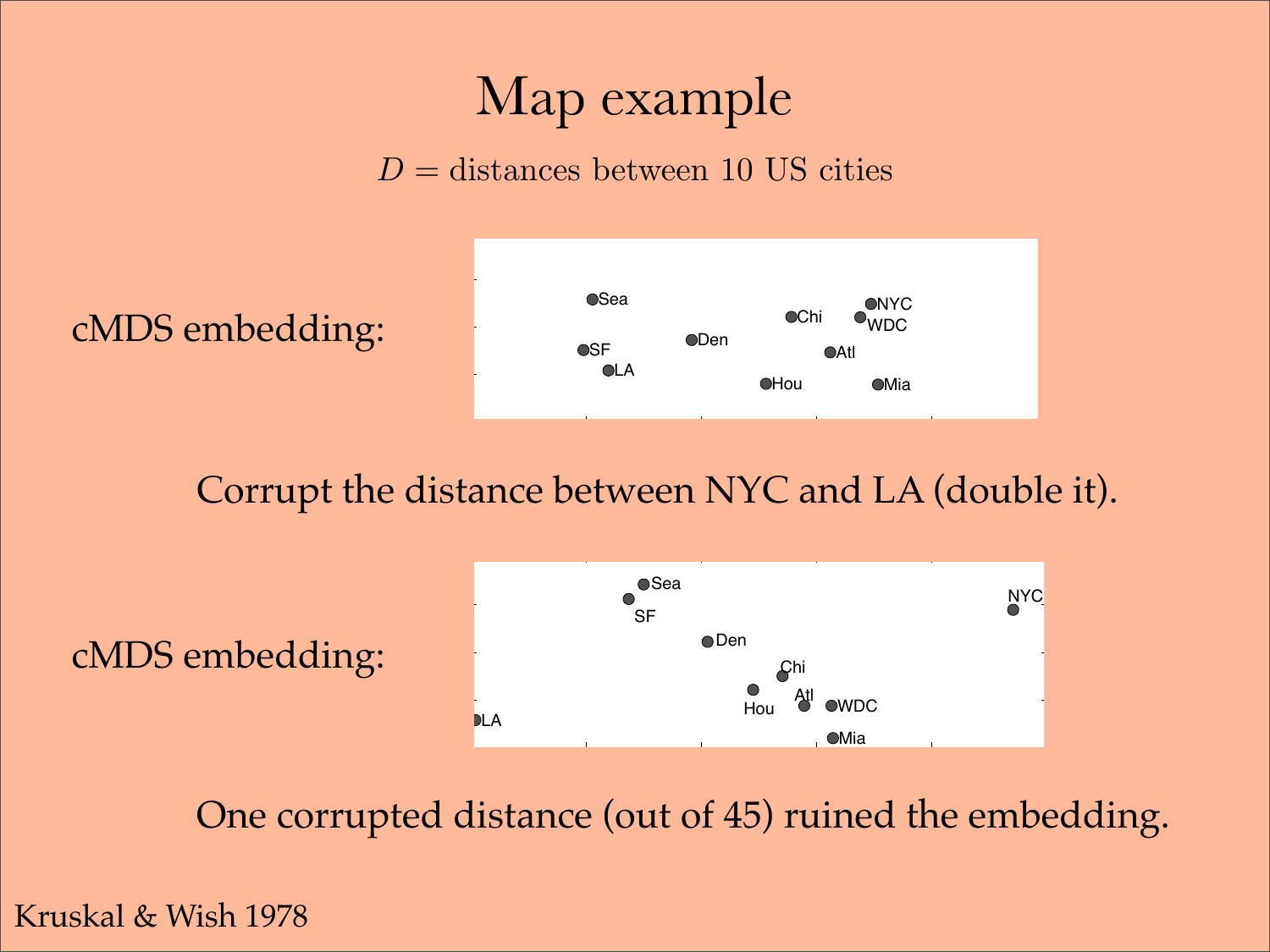# Error dispersion

 $D^* \in \mathbb{EDM}$ 

Form *D* by corrupting one entry of *D*<sup>∗</sup>



 $\Theta(\delta/n^2)$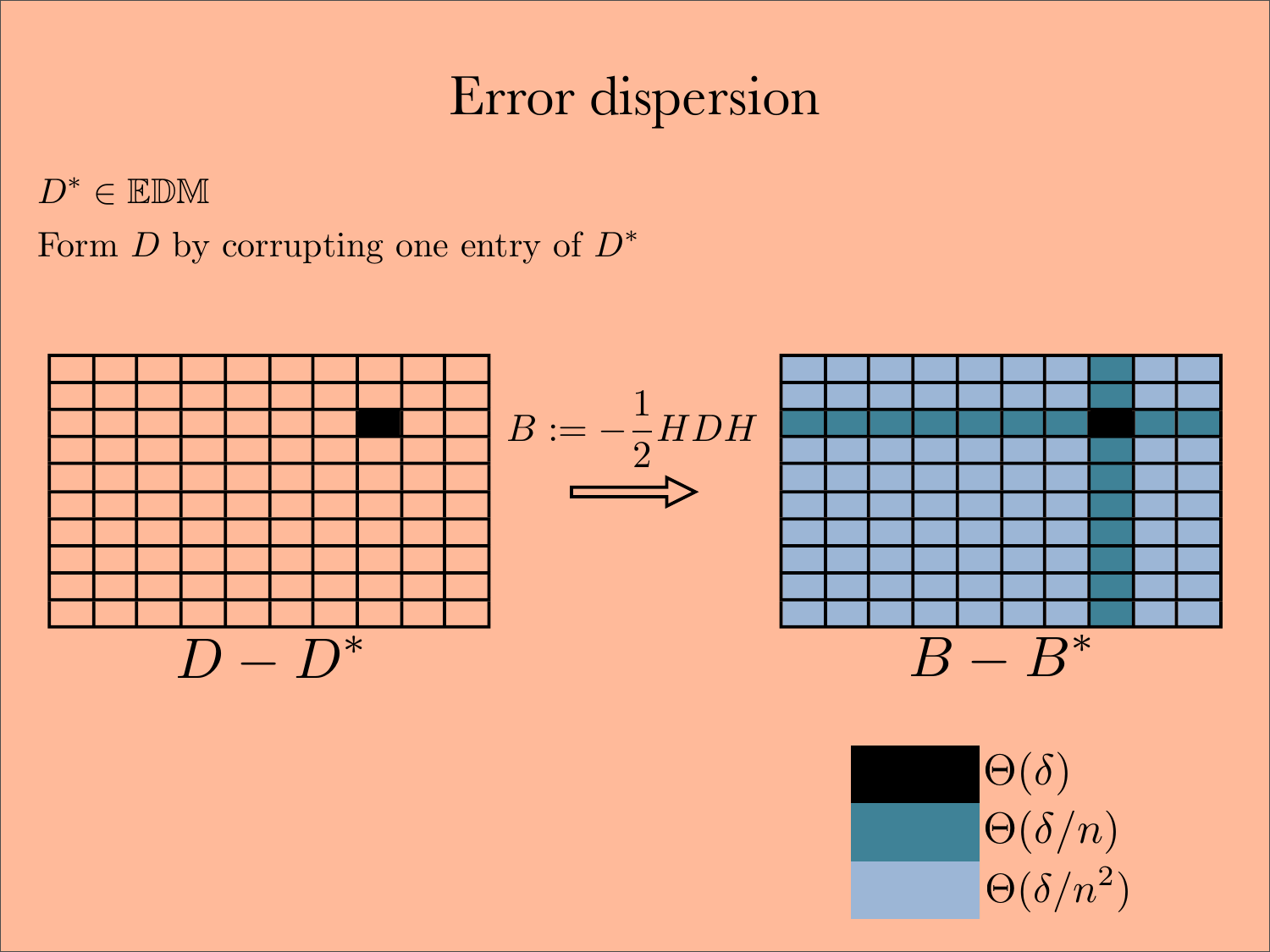# When is this effect felt?

•Dissimilarities where the noise scales with the magnitude

e.g.: Isomap. Small local distances are accurate, large distances are rough estimates of geodesics.

- Fundamentally non-Euclidean dissimilarities at multiple scales
	- e.g.: KL-divergence.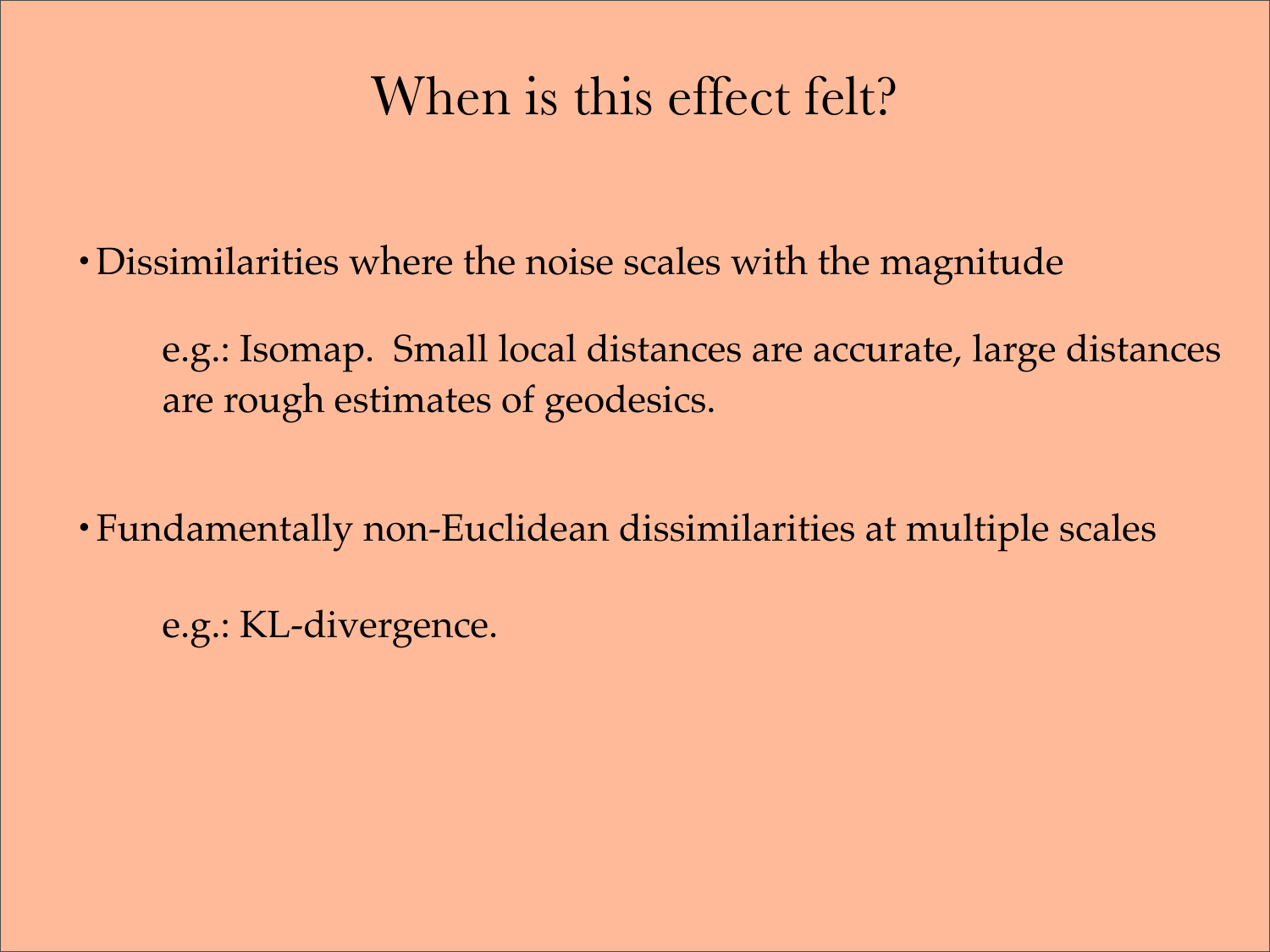## Classical MDS issues

# $\text{cost function: } f(D^*) = ||HDH - HD^*H||_2$

I. Error dispersion

II. Frobenius norm

III. Can't handle missing entries

IV. Can't adjust weighting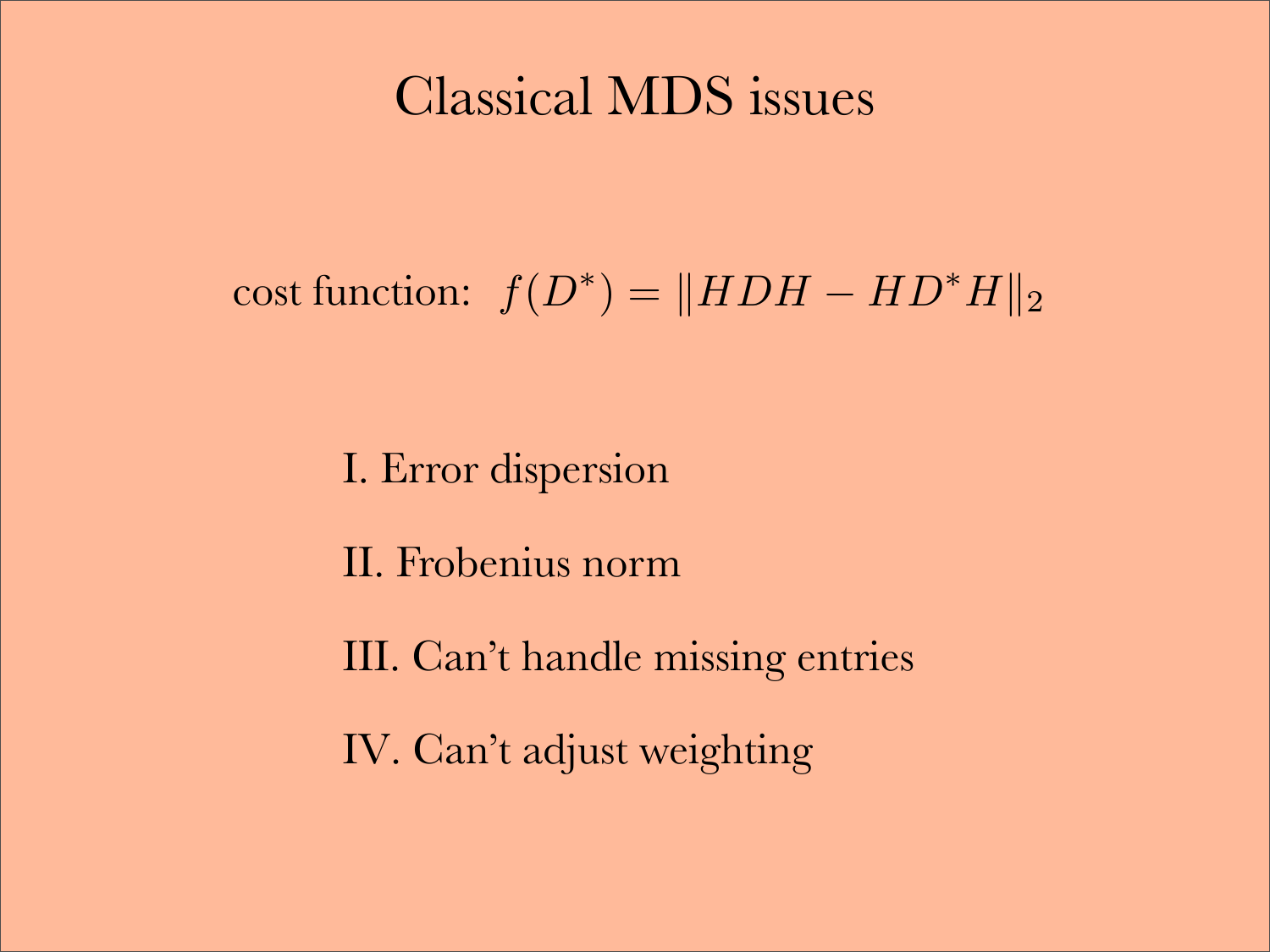## Robust Euclidean Embedding

Classical MDS program:

 $\text{min}$   $\|HDH - HD^*H\|_2$ subject to  $D^* \in \mathbb{EDM}$ 

REE program:

min  $||D - D^*||_1$ subject to  $D^* \in \mathbb{EDM}$ 

... as a SDP:

$$
\begin{aligned}\n\min \quad & \sum_{i,j} \xi_{ij} \\
\text{subject to} \quad & -\xi_{ij} \le D_{ij} - B_{ii} - B_{jj} + 2B_{ij} \le \xi_{ij} \\
& \sum_{ij} B_{ij} = 0 \\
& B \ge 0; \quad \xi_{ij} \ge 0\n\end{aligned}
$$

Linial, London, Rabinovich 1995; Dattorro 2005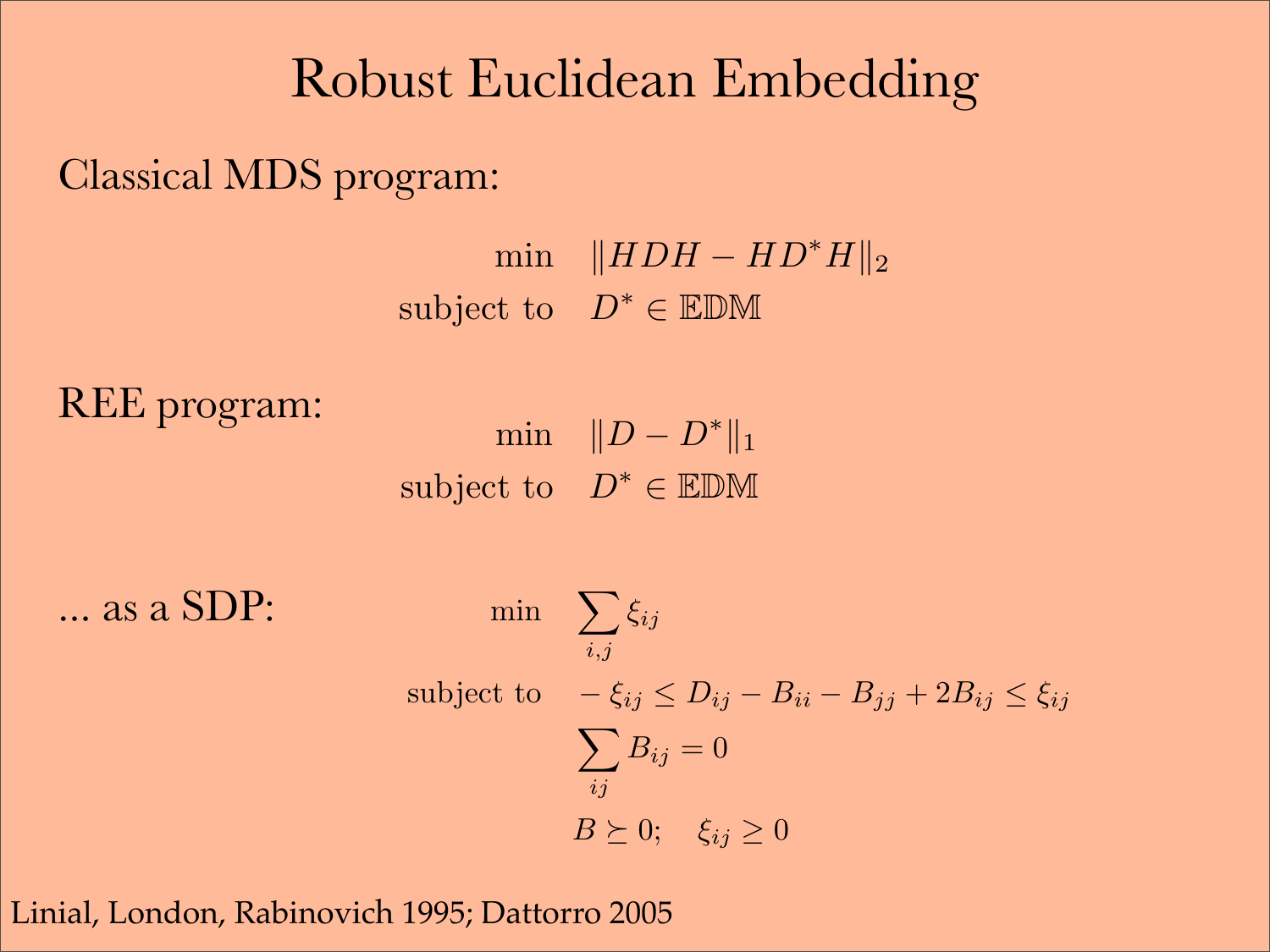## Solving the REE program

For  $n \approx 100$ : general purpose SDP solver works [e.g. SDPT3].

For larger n: first-order descent method.

$$
cost \t f(B) = \sum_{ij} W_{ij} |D_{ij} - [\text{dist}(B)]_{ij}|
$$
  
*subgradient*  $[G(B)]_{ij} = \begin{cases} W_{ij} \mathbf{I}([\text{dist}(B)]_{ij} < D_{ij}) & \text{if } i \neq j; \\ \sum_{k} W_{ik} \mathbf{I}([\text{dist}(B)]_{ik} > D_{ik}) & \text{if } i = j. \end{cases}$ 

( I denotes the indicator function returning +/- 1)

*procedure*

loop **I.** Move along subgradient **II.** Project back onto PSD cone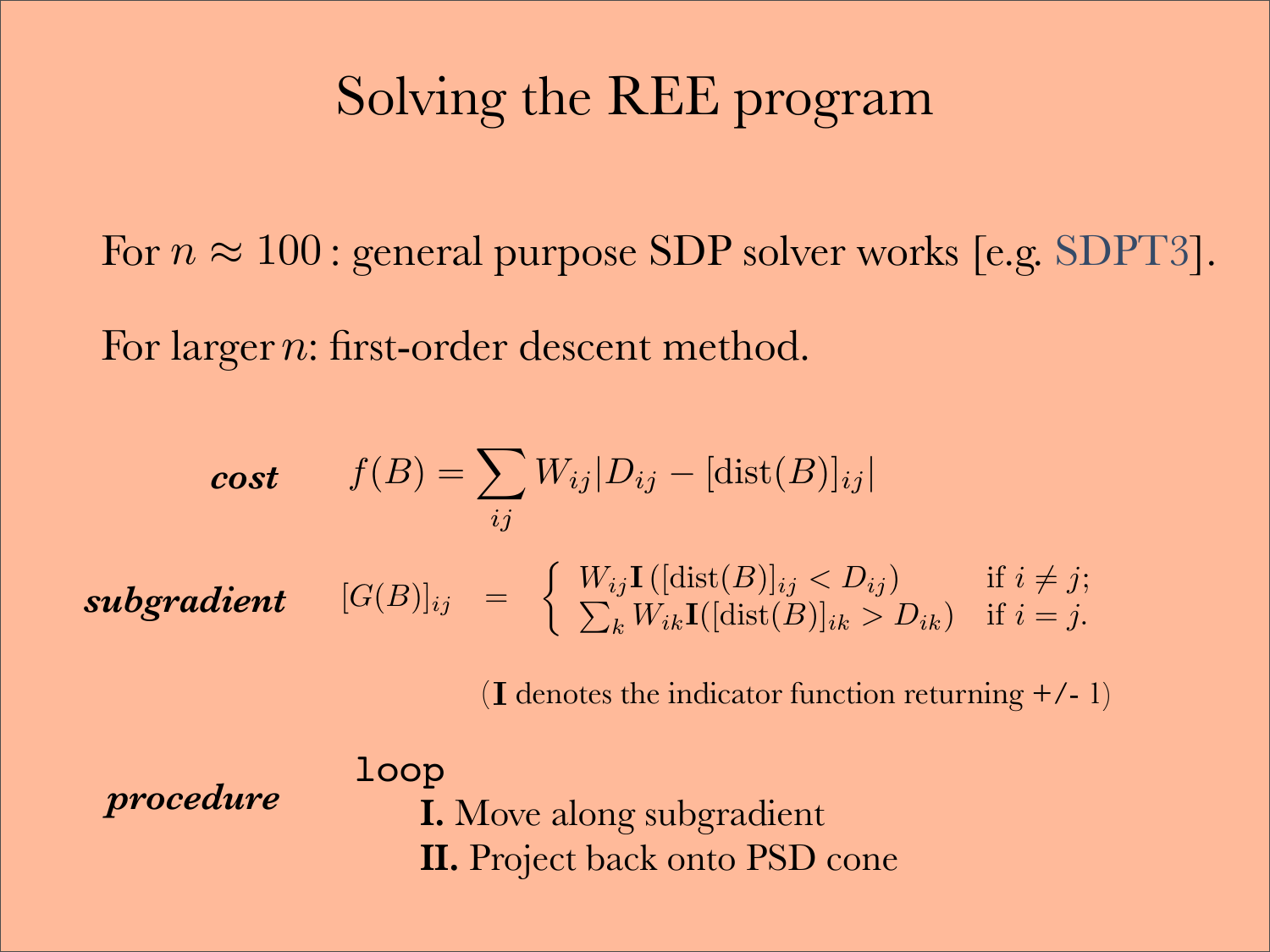Robust Euclidean Embedding (subgradient implementation) input:  $D, W \in \mathbf{R}^{n \times n}$ 

- 1. Set  $B^0 \in \mathbf{R}^{n \times n}$  randomly.
- 2. for  $k = 1, 2, \ldots$ 
	- Set  $B := B^{k-1} \alpha_k G(B^{k-1}).$
	- Spectrally decompose  $B: B = U\Lambda U^{\top}$ .
	- Set  $[\Lambda_+]_{ij} := \max\{\Lambda_{ij}, 0\}.$
	- $\bullet$   $B^k := U \Lambda_+ U^\top$ .
- 3. Pick k minimizing  $\left(\sum\right)$  $\langle i_{ij}|W_{ij}|D_{ij}-\mathrm{dist}(B^k)|^2\rangle$  $\overline{ }$ .

4. Return  $X := U\Lambda^{1/2}$ , where  $U\Lambda U^{\top}$  is the spectral decomposition of  $B^k$ .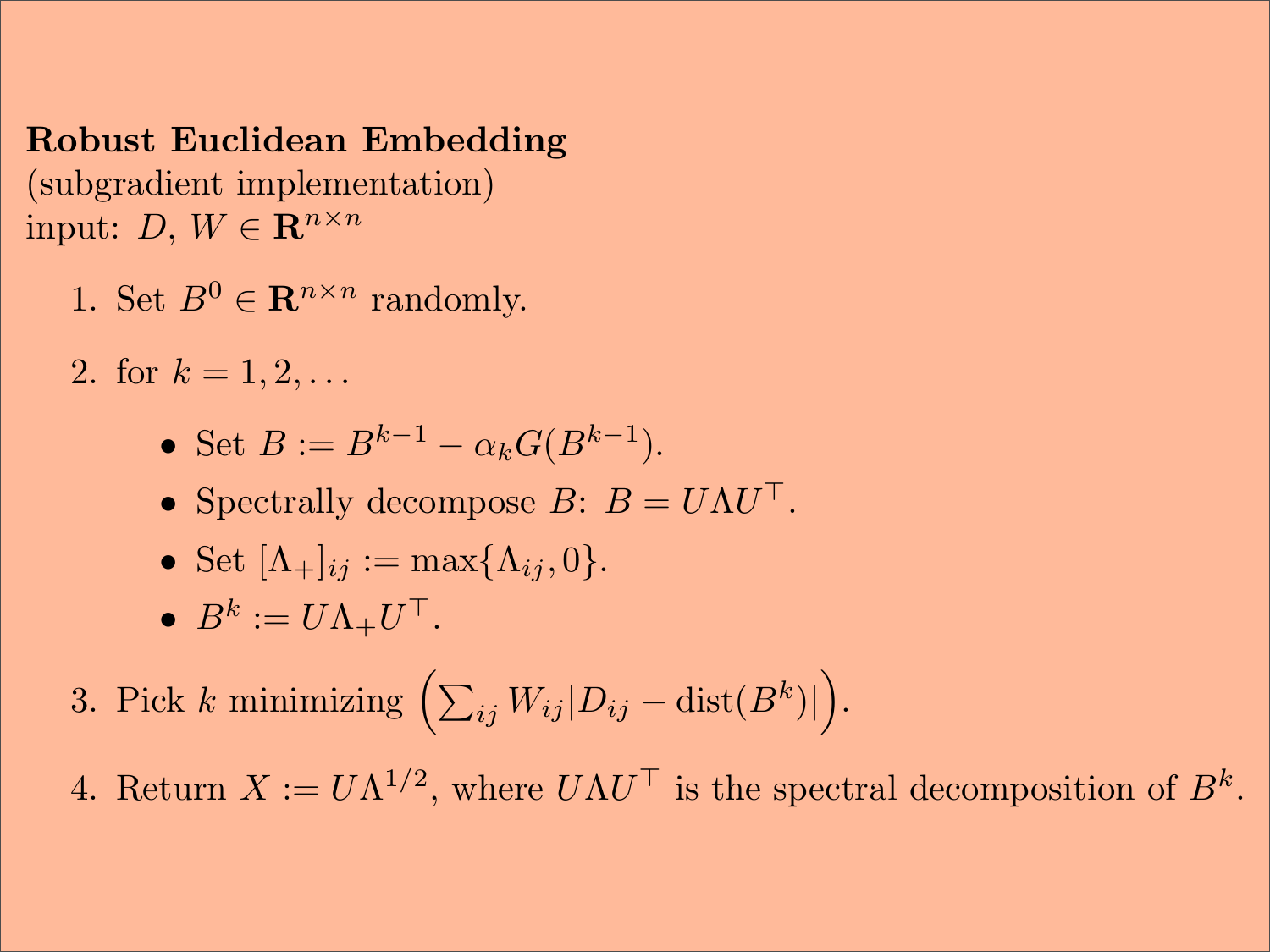## Map example

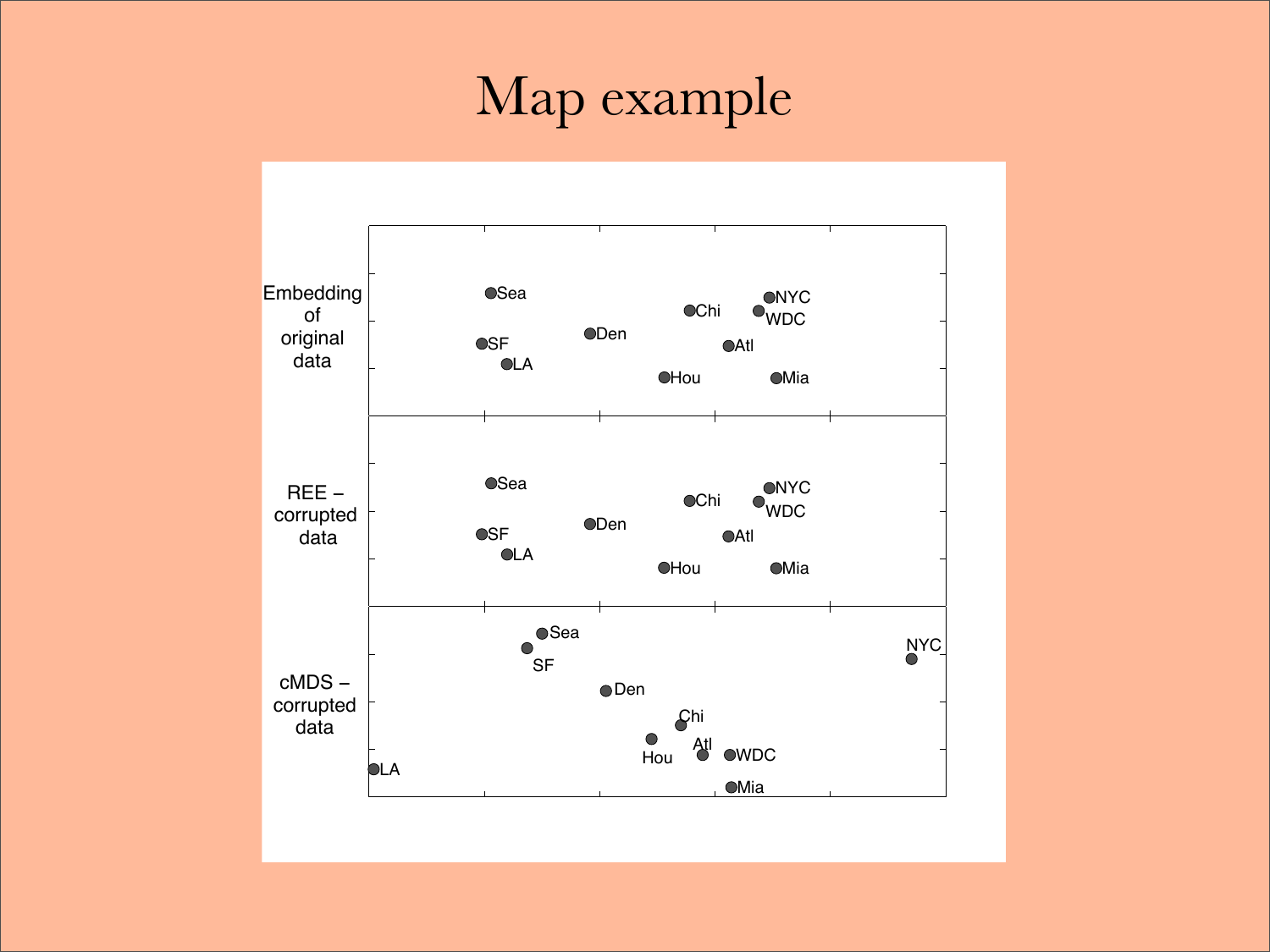# Shape distance

Measures the similarity of two images *as shapes.*

#### **Procedure**:

- I. Sample points from each image
- II. Match up the points (bi-partite matching)
- III. Compute the energy necessary to morph one image into the other.



http://www.seas.upenn.edu/~cse399b/

Belongie, Malik, Puzicha 2002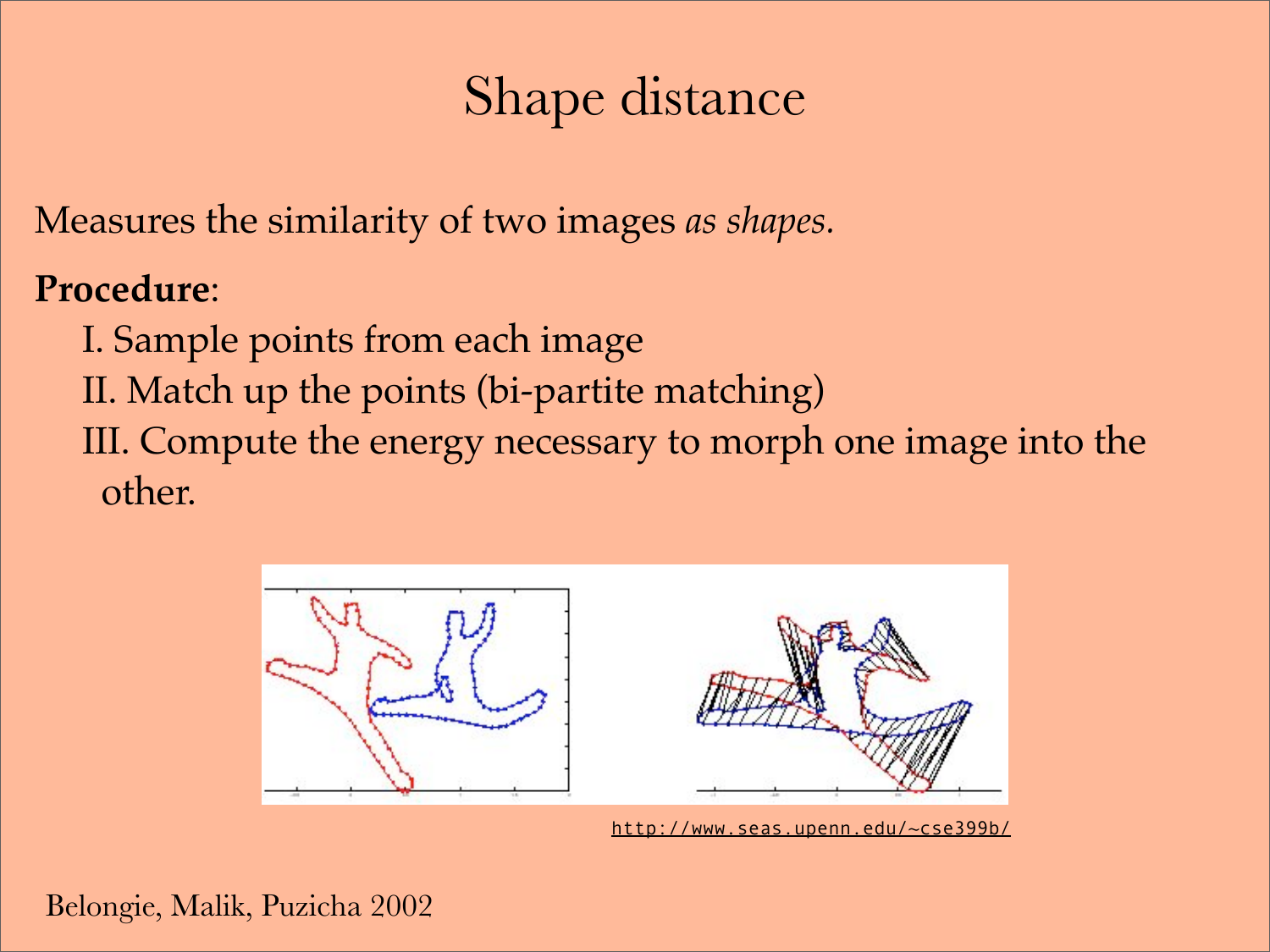## Shape distance\* experiment

1.Computed the shape distance for 1000 MNIST digit images.

- 2. Embedded the distances using both cMDS and REE.
- 3. Classified each image using its nearest Euclidean neighbor among the remaining 999.

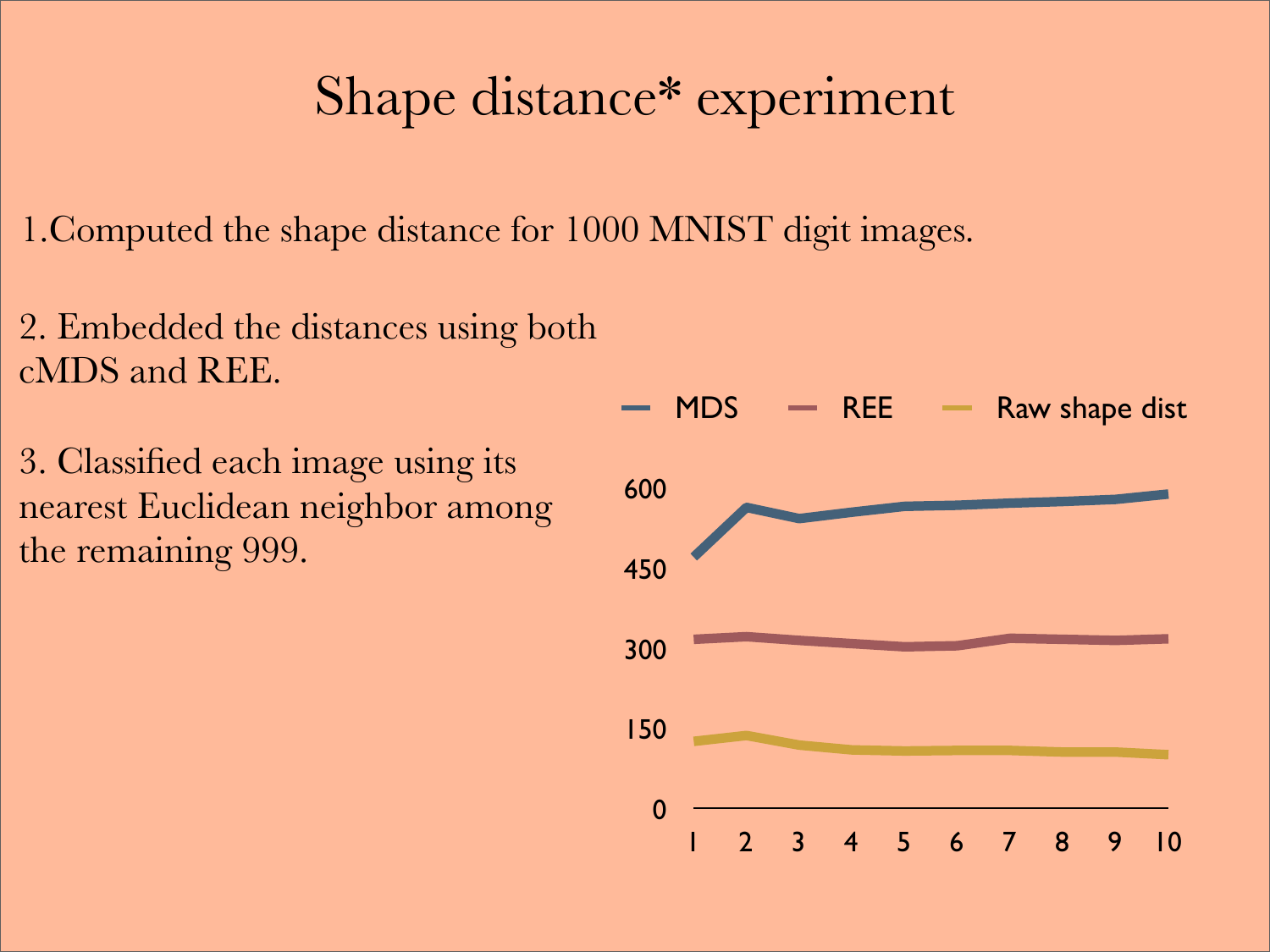## Low dimensional embedding

Input: *D, k* Find  $x_1, \ldots x_n \in \mathbf{R}^k$  such that  $||x_i - x_j||_2^2 \approx D_{ij}$ 

Can find an optimal solution under the cMDS cost function  $f(D^*) = ||HDH - HD^*H||_2$ 

by embedding and then running principal components analysis

Dhamdhere, Gupta, Ravi 2004; Hastad, Ivansson, Lagergren 1998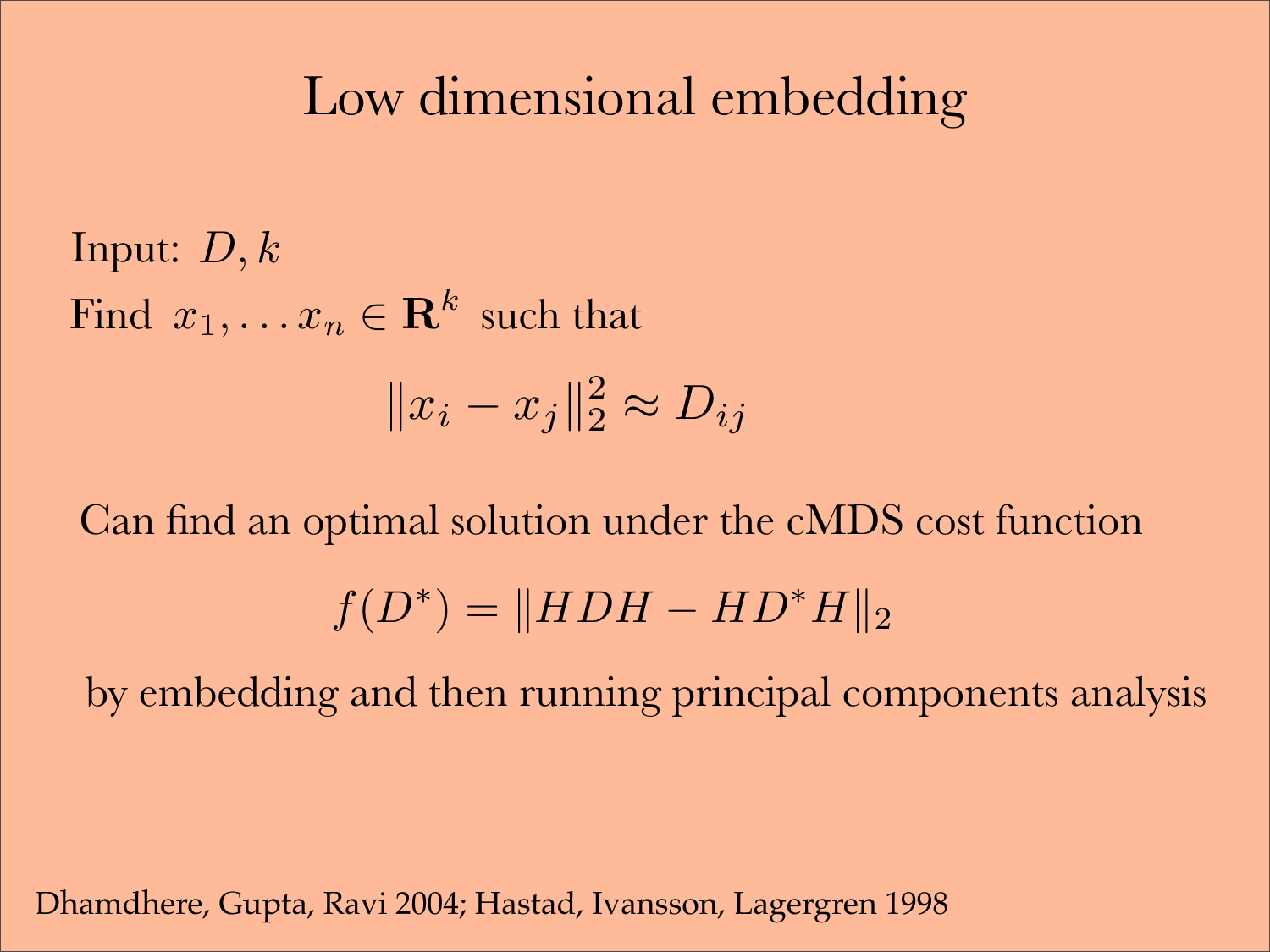## Low dimensional embedding

What about under the REE cost function?

$$
f(D^*) = ||D - D^*||_1
$$

Running PCA afterwards is no longer optimal.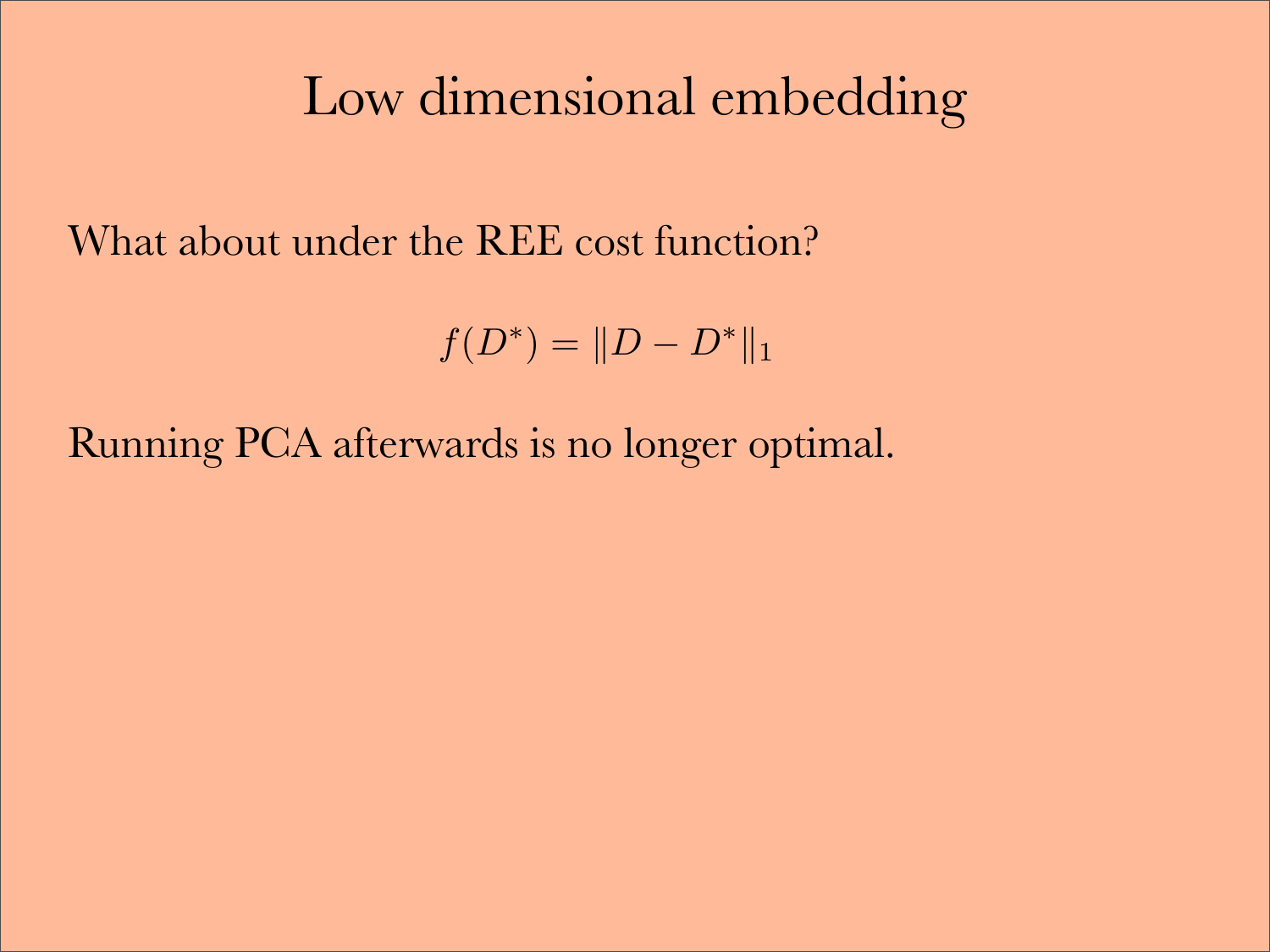## Hardness result

#### Input: *D* Problem: find an embedding minimizing the average distortion:

$$
f(D^*) = \sum_{i,j} |D_{ij} - |x_i - x_j||
$$

NP-hard.

More generally, for

$$
f(D^*) = \sum_{i,j} h(g(D_{ij}) - g(|x_i - x_j|))
$$

the embedding problem is NP-hard.

[ $h, g$  are symmetric, bi-lipshitz, & monotonic.]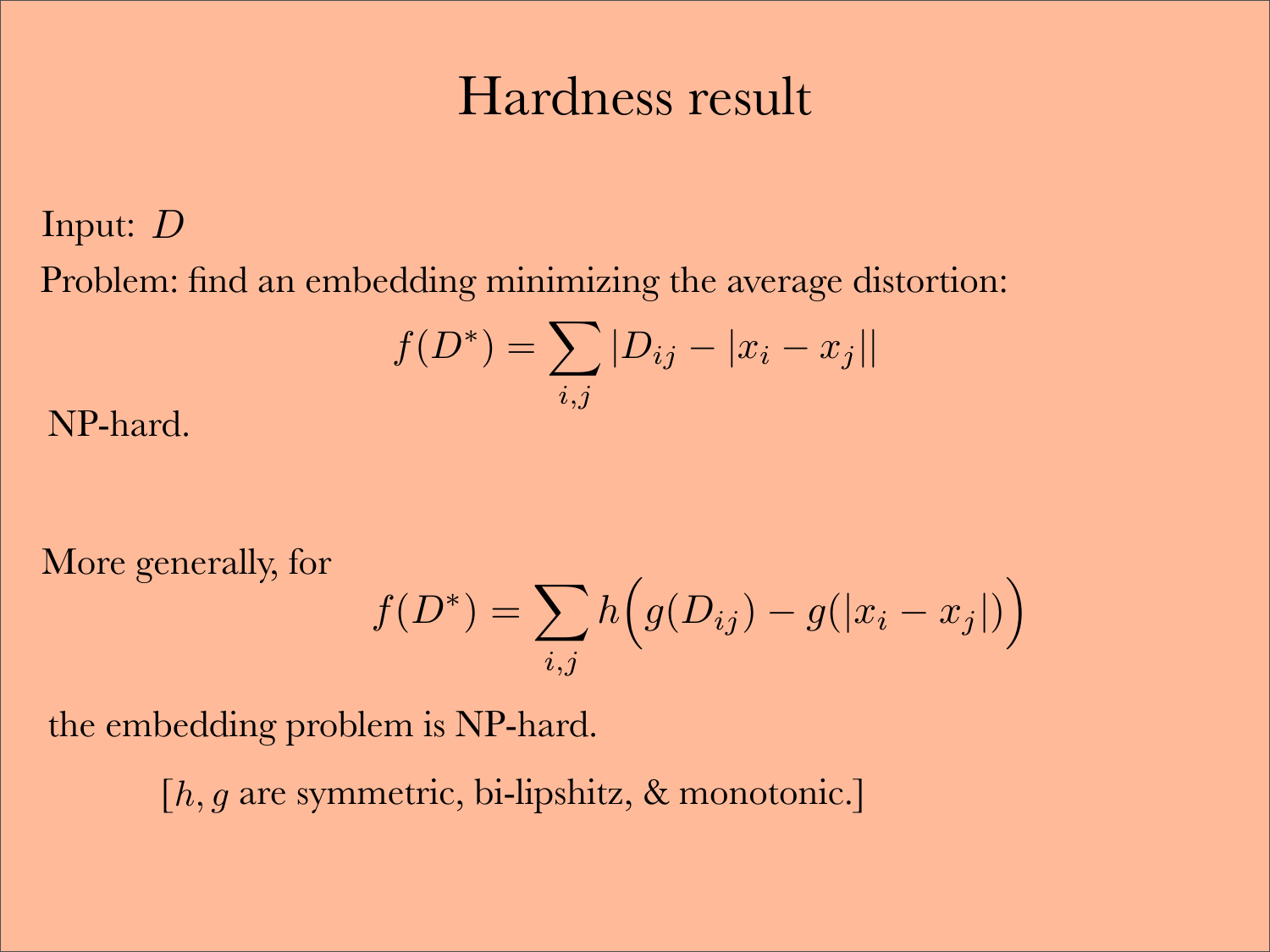## Trace heuristic

Common rank-reduction heuristic

$$
\min \quad \sum_{i,j} \xi_{ij} + \gamma \cdot \text{trace}(B)
$$
\n
$$
\text{subject to} \quad -\xi_{ij} \le D_{ij} - B_{ii} - B_{jj} + 2B_{ij} \le \xi_{ij}
$$
\n
$$
\sum_{ij} B_{ij} = 0
$$
\n
$$
B \succeq 0; \quad \xi_{ij} \ge 0
$$

#### conflicts with the dual

$$
\max \sum_{ij} D_{ij} S_{ij}
$$
\nsubject to 
$$
S_{ij} \in [-1, +1] \text{ for } i \neq j
$$
\n
$$
S\mathbf{1} = \gamma \mathbf{1}
$$
\n
$$
S \succeq 0
$$